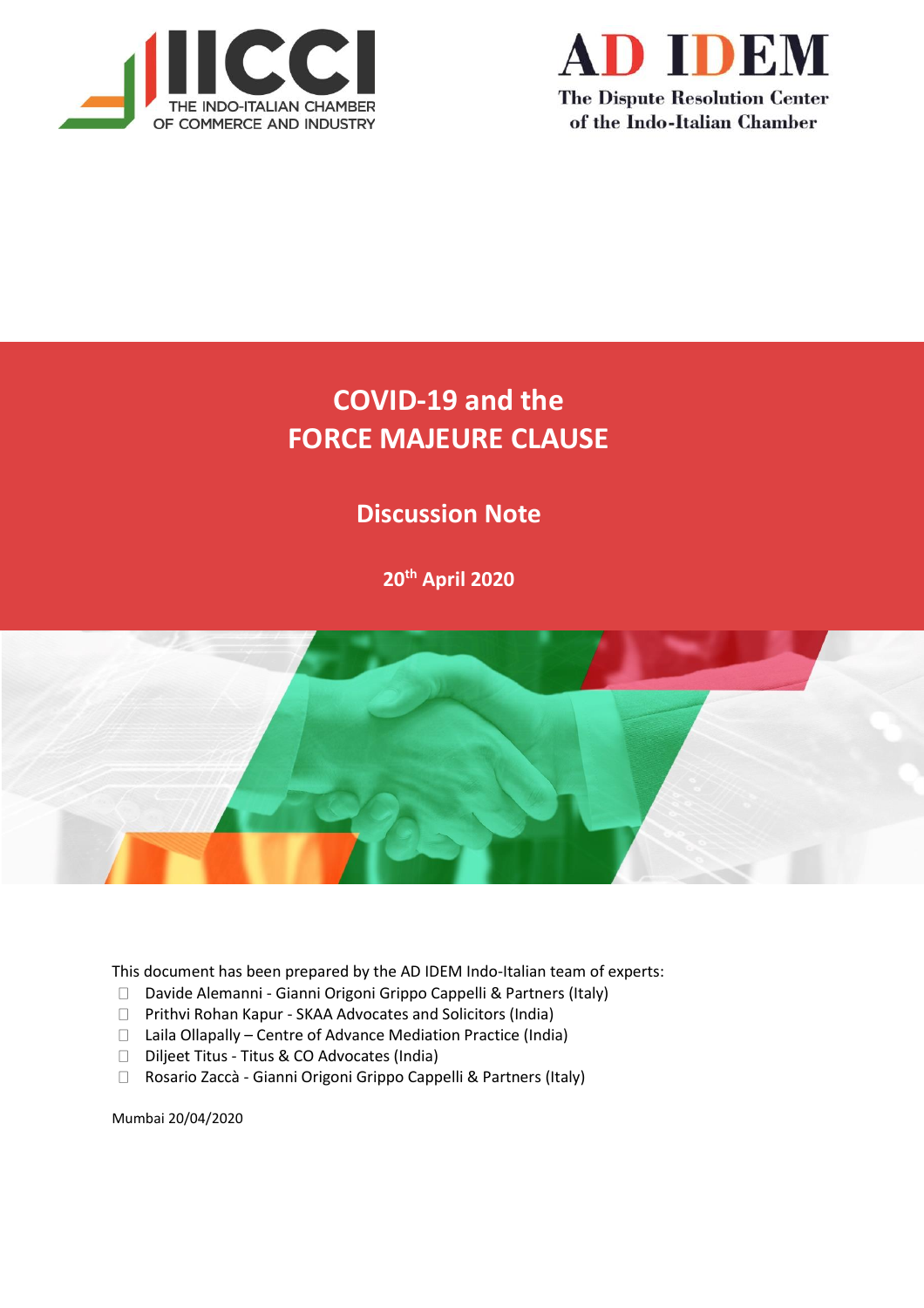



The mission of the IICCI - Indo Italian Chamber of Commerce and Industry is to facilitate the bilateral trade and investments between India and Italy. To this end, it decided to establish AD IDEM – The Dispute Resolution Center of the Indo-Italian Chamber, the first Bilateral Arbitration Centre in the world. The overall purpose of AD IDEM is to provide companies with efficient, neutral, objective, and fair dispute resolution services.

AD IDEM is a Latin expression commonly used in the legal language. It means "**in agreement**" (e.g. the parties were at idem). We decided to use an Italic word to identify an innovative service aiming at reducing the barriers to bilateral trades and investments between Italy and India.

The rules governing AD IDEM and its dispute resolution services have been outlined referring to the most important international guidance for Arbitration (UNCITRAL), the Italian law and the Indian law including the latest Indian Arbitration and Conciliation (Amendment) act dated August 2019.

AD IDEM will offer two main services to achieve the goal of "dispute resolution":

- Mediation: process of resolving disputes wherein an independent third party, assist the parties involved in arriving at agreeable solution
- Arbitration: a substitute of public trial, with no need of going court, wherein an independent third party analyses the entire situation

Considering that the Parties have freely decided to accept and introduced in their contracts the reference to AD IDEM, the final decision will be binding on the parties and immediately enforceable.

The benefit provided to the Indian and Italian companies by AD IDEM are the following:

- Impartiality: no bias or potential conflict of interest.
- Competence Mediators/Arbitrators are accredited for their deep knowledge of both the Italian and Indian regulatory framework and practice.
- Flexibility **-** The Parties are free to choose Mediators/Arbitrators among those included in the AD IDEM register, the seat of the arbitration, the language of the proceedings
- Confidentiality confidentiality of every document delivered by each Party to AD IDEM General Secretariat.
- Faster resolution time the procedures ensure that the final resolution of each dispute is achieved in reasonable and predictable time.
- Reduced legal costs All fees charged for resolving a dispute are fixed and publicly available. No hidden costs.

AD IDEM will help Italian and Indian companies, particularly SMEs, in gaining confidence in the possibility of reducing costs, time and unpredictability of disputes and litigation. This will create the right context to grow bilateral commercial and industrial partnerships.

Cesare Saccani AD IDEM - Chairman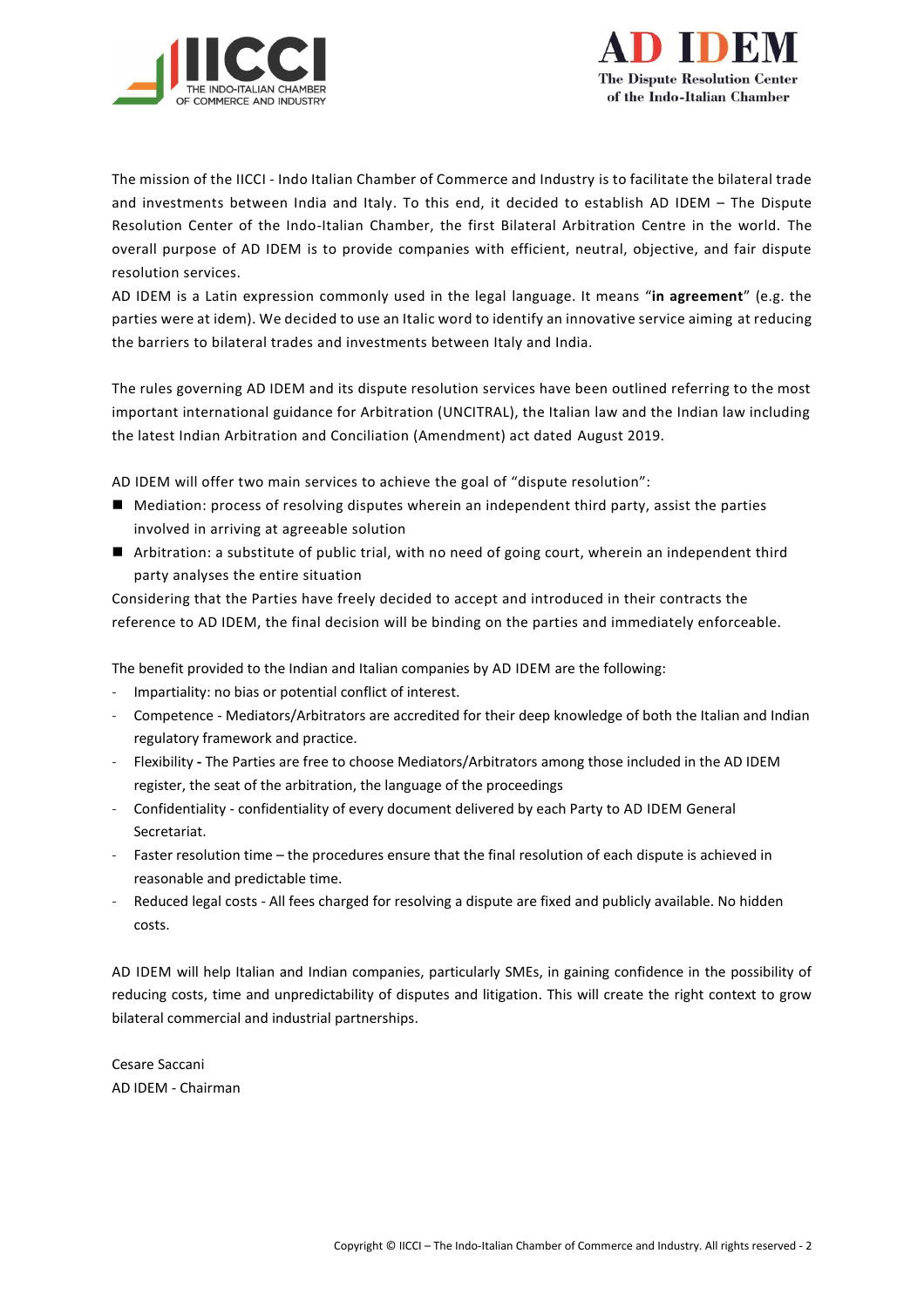



## WHEREAS

- 1. The spread of COVID-19 has occasioned serious implications for the global economy. It has also affected, in particular, party obligations under contracts. In this light, AD IDEM<sup>1</sup> presents this discussion note providing a broad overview of the principle of *force majeure* and the doctrine of frustration under Indian law and the Italian law.
- 2. Both in Italy and India the Government issued several measures to contain the epidemiological emergency.
- 3. In Italy particular relevance shall be given to Presidential Decree 22 March 2020 introducing "*further measures concerning the containment and control of the epidemiological emergency caused by COVID-19, applicable throughout the national territory*" (the DPCM 22 March 2020) and following integrations and postponements (jointly, and together with the measures that may be further adopted, the Containment Measures).
- 4. As a consequence of the Containment Measures, all industrial and commercial production activities have been suspended - with some exceptions relating to so-called "*essential*" activities involving the supply of essential goods.
- 5. It is therefore likely that, as a result of the health emergency and, more specifically, the Containment Measures:
	- a) companies may no longer be able to meet the contractual deadlines or, in the most serious cases, to fulfil in full their obligations under them; and/or
	- b) the contractual counterparties/parties intended to receive the services (whether companies or natural persons):
	- i) may no longer be able to use them; or
	- ii) may invoke a lack of interest in receiving them.
- 6. Force majeure literally means a 'superior force'. "Force Majeure" may be defined as "an event or an effect that can neither be anticipated nor controlled"<sup>2</sup> or "events outside the control of the parties and which prevent one or both parties from performing their contractual obligations."<sup>3</sup> Ordinary instances of such events include war, natural calamities, civil unrest. These events can also be understood as a 'supervening impossibility'.

<sup>1</sup> AD IDEM is the bilateral Dispute Resolution centre promoted by the Indo Italian Chamber of Commerce

<sup>&</sup>lt;sup>2</sup> Black's Law Dictionary,  $11^{th}$  Edition; Page 788.<br><sup>3</sup> P Ramanatha Aivar's Advanced Law Lexicon. 5

<sup>3</sup> P Ramanatha Aiyar's Advanced Law Lexicon, 5th Edition; Page 2077.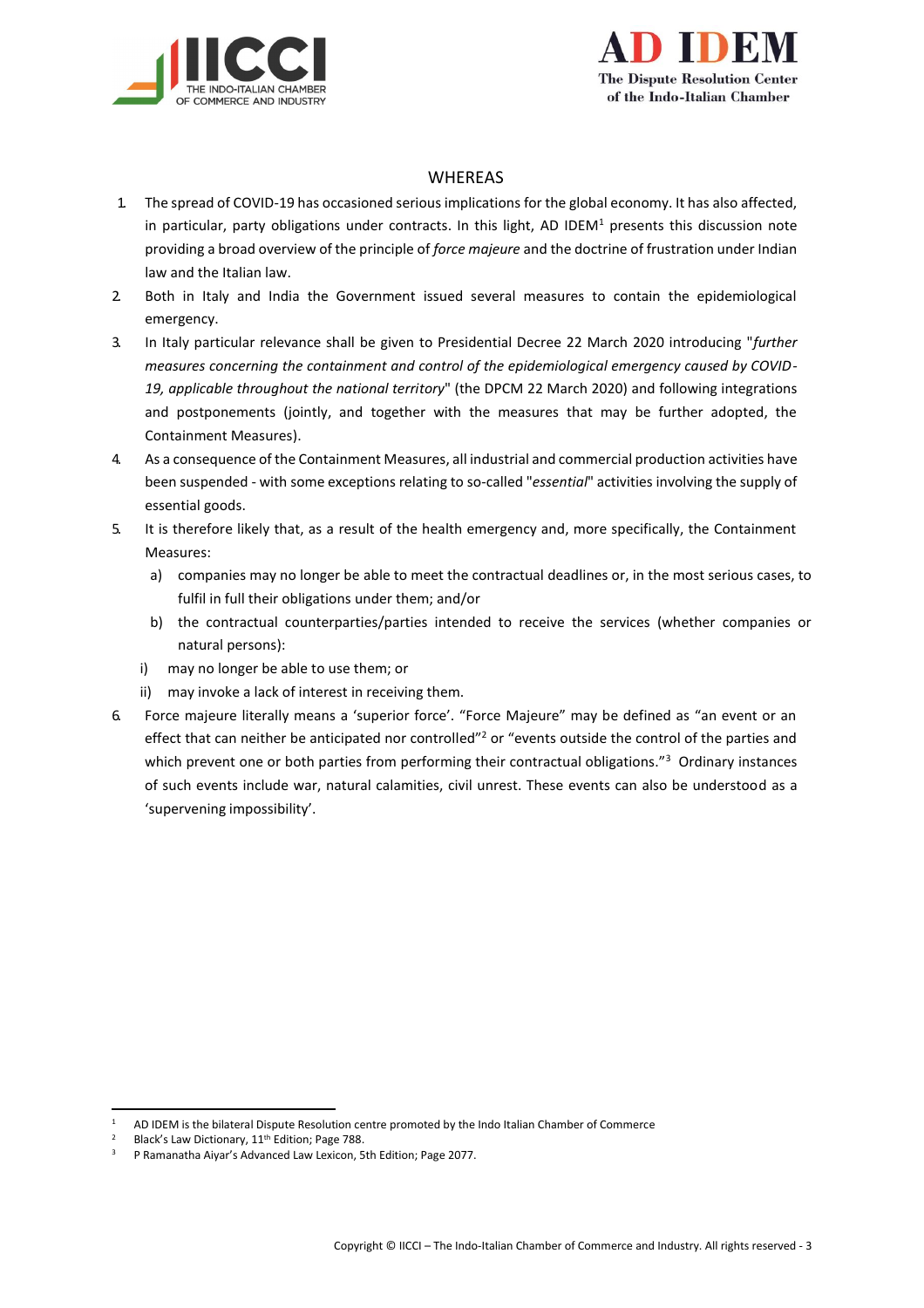



### INDIAN LAW**<sup>4</sup>**

- 7. Under Indian law, there are three types of provisions that deal with such 'supervening impossibility'. The first, found in Section 32 of the Indian Contract Act, deals contractually agreed *force majeure* provisions. The second, found in Section 56 of the same legislation, deals with circumstances of frustration of a contract. The third is found in Section 108 of the Transfer of Property Act. Conceptually, the following broad distinction can help navigate these provisions:
	- a. *Force majeure* (Section 32) deals with cases where contractual provisions have been made by the parties to deal with a supervening impossibility;
	- b. Frustration (Section 56) is a rule of positive law, applicable irrespective of the absence of contractual provisions, to deal with a supervening impossibility; and
	- c. In respect of lease contracts, the Transfer of Property Act (Section 108) is of relevance.
- 8. The intention of a "Force Majeure" clause is to save the performing party from consequences of something over which it has no control. "Force Majeure" is an exception to what would otherwise amount to a breach of contract. Indian courts have generally recognized this concept and have enforced it where appropriate.
- 9. Given that it permits parties to escape their contractual obligations, strict rules are applicable upon frustration of contracts. For instance, a simple difficulty in performance, orreduced commercial viability, does not constitute frustration. As a rule of thumb, where alternative methods of performance are possible, or the fundamental basis of the parties' agreement has not been eroded, frustration will be difficult to sustain. On the other hand, since *force majeure* deals with contractual clauses, such stipulations are more likely to be enforced on their own terms.
- 10. Consequently, it would not be wise to pre-determine whether a defense of frustration or *force majeure*  can apply in all circumstances. On the other hand, the contract between the parties will need to be reviewed to identify (a) whether provisions have been made for *force majeure* events; or (b) whether, in the circumstances, the requirements of frustration have otherwise been met.
- 11. As noted above, in contrast to contractual *force majeure,* the principles underlying frustration do not emanate from contractual stipulations. It is therefore instructive to analyze judicial decisions to cull out the applicable standards to plead frustration. The leading judicial authority on this issue is the case of *Satybrata Ghose* v *Mugneeram Bangur and Company and Ors*. <sup>5</sup> Here, the Supreme Court explained the concept of frustration in the following terms:

"… The performance of an act may not be literally impossible but it may be impracticable and unless from the point of view of the object and purpose which the parties had in view; and if an untoward event or change of circumstances*totally upsets the very foundation upon which the parties rested their bargain*, it can very well be said that the promisor finds it impossible to do the act which he promised to do." (Emphasis supplied)

- 12. More recently, in the case of *Energy Watchdog* v *CERC*, <sup>6</sup> while dealing with a force majeure clause in a Power Purchase Agreement (*PPA*), the Supreme Court placed reliance upon the principles enunciated in the case of *Satybrata Ghose* case, as being the "seminal decision" on the issue.
- 13. In thislight, it would be advisable for partiesto review their contractual documentation to ascertain if any *force majeure* related provisions are available. Should that be the case, contractual stipulations may

<sup>4</sup> This note is intended only for the purposes of discussion; it does not constitute legal advice.

<sup>5</sup> 1954 SCR 310.

<sup>6</sup> (2017) 14 SCC 80.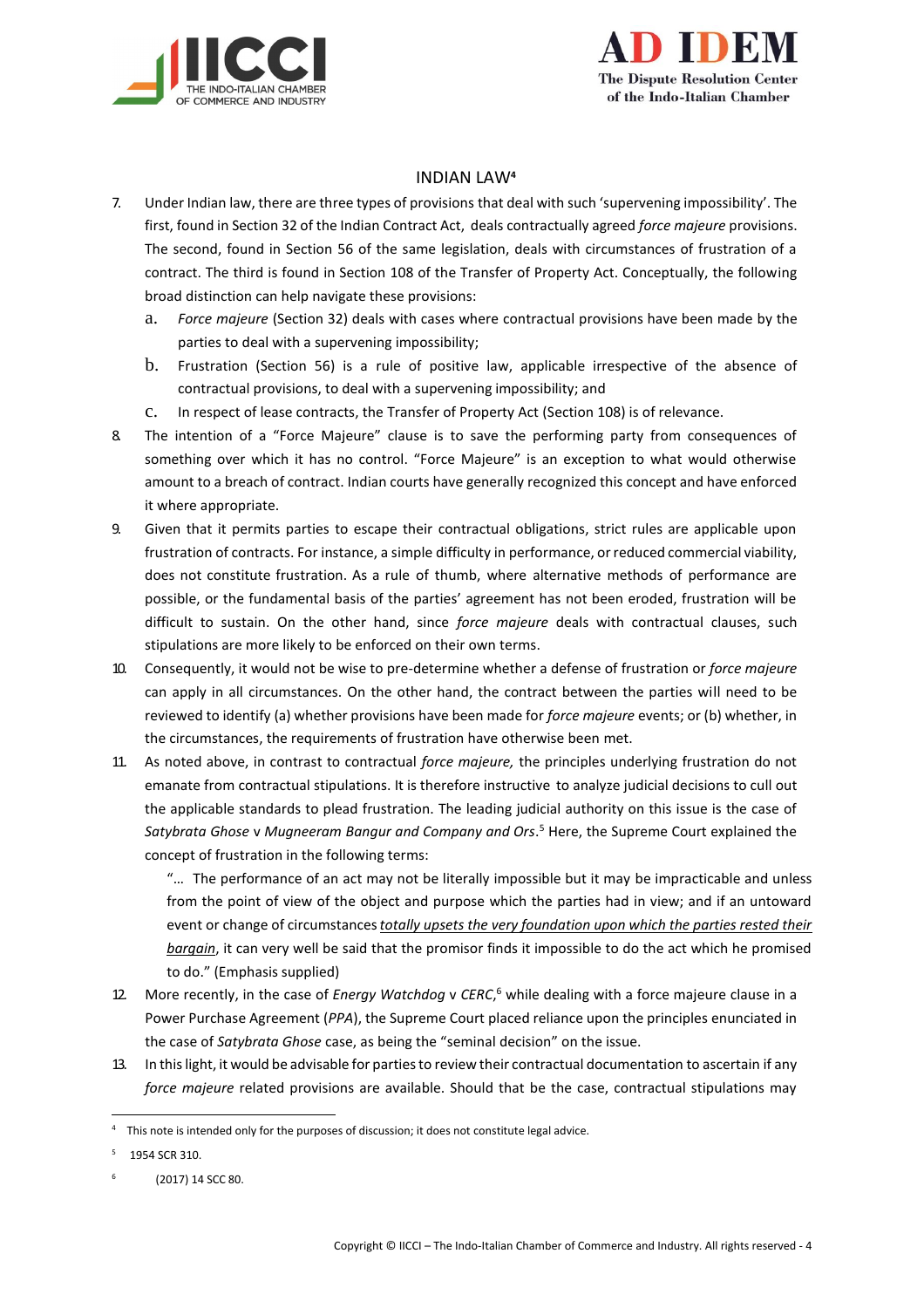



guide the parties' rights and obligations.

- 14. On the other hand, if no *force majeure* provisions are available, the parties may need to rely upon the doctrine of frustration of contract to avoid obligations. The applicability of this doctrine, and the parties' remedies in this regard, would depend significantly on the fundamental commercial bargain, including the nature and purpose of the contract. These would be reviewed in light of the nature of the impossibility, i.e. the relevant COVID-19 related inability, if any.
- 15. Furthermore, the consequences of invoking such a clause, how long it can be invoked and upon whom the risks and losses lie would be determined by a review of particular contracts. Therefore, we advise that entire business community be cautious and take appropriate steps to safeguard their business interests in view of the COVID-19 outbreak so that unforeseen liabilities can be avoided.
- 16. A possible solution for parties looking for early visibility on account of COVID-19 is to agree to a fresh set of contractual stipulations to deal with the present exigencies. This could include limited or complete suspension of obligations during the affected period, extension of time under the contract, or other commercially viable solutions. In every case, it would be advisable to agree to any such fresh stipulations strictly in light of the existing contractual agreements, including any limitations contained in the existing agreements.
- 17. We note that COVID-19 has also had implications upon *inter alia* the functioning of various industrial establishments across India, and the movement of people from within and outside India. Various advisories have been released by the Central and State Governments to deal with issues such as payments of wages to workmen and operational permissions for continuation of essential services. Different courts and tribunals across the country have also limited their functioning to urgent cases, or by the process of videoconferencing.
- 18. It is important for all industrial establishments and associated persons to remain aware of the updated advisories relevant to their sphere of activity or concerns.
- 19. In the event that individuals wish to seek legal advice, the Indo-Italian Chamber of Commerce and Industry is happy to provide details of different Indian legal counsels. This information is appended.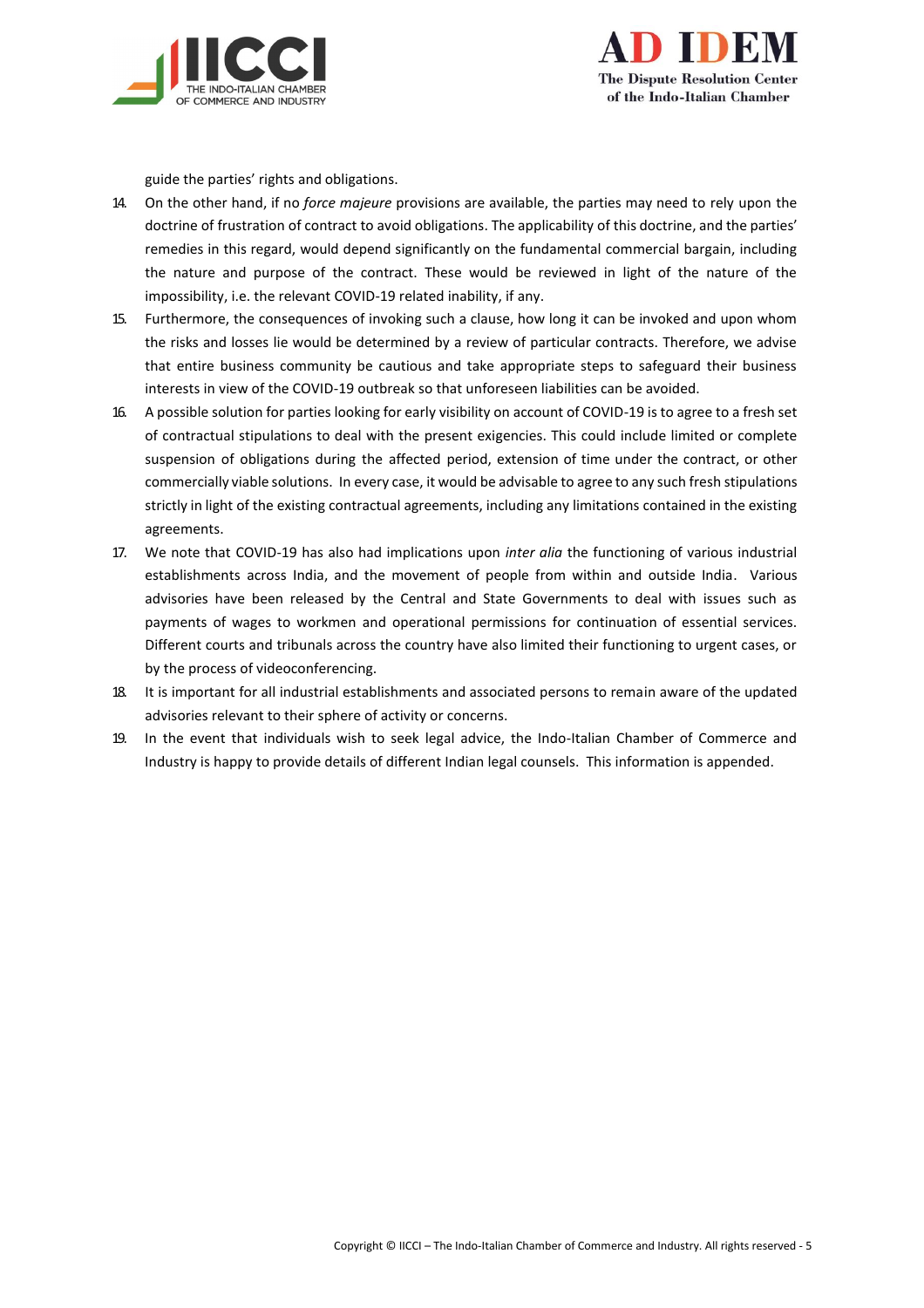



### ITALIAN LAW

- 20. This section summarizes briefly legal consequences that the current health emergency and the Containment Measures may have on pending contractual relationships regulated by **Italian law**, being understood that a thorough analysis of the case is crucial to determine the precise impact that the Containment Measures may have had, on a case-by-case basis.
- 21. The prohibition of carrying out their business imposed to almost all companies operating on Italian territory by means of the Containment Measures , will likely affect, at least temporarily and/or partially, the capacity of the parties to perform and/or receive the services under all those contracts - not already fully and/or correctly performed - entered into before the spread of the health emergency by COVID-19 and, consequently, before the adoption of the Containment Measures (together, the **Occurred Circumstances**).
- 22. If the contract contains a Force Majeure Clause it will be necessary to carefully verify its scope of application (i.e. if the Occurred Circumstances can be considered included/covered). In addition, one should also verify the actions required for its enforceability, the remedies and the expected consequences, using the main criteria of interpretation (*i.e.* literal meaning and link between the various contractual clauses) and, on a subordinate basis, to subsidiary interpretative criteria.
- 23. In interpreting Force Majeure Clauses, it is useful to differentiate between "closed" and "open" Clauses:
	- a) the first type of clauses are those where the parties have provided for by a precise and exhaustive list of events which they consider to be "force majeure events", excluding, more or less expressly, extensive interpretations of such clauses (or the inclusion of similar events). Therefore, the occurrence of circumstances not expressly mentioned, although exceptional, unforeseeable and unavoidable, will not automatically release the debtor from the performance of his obligations. In this case, it will be necessary to evaluate, in the light of the entire contractual framework, whether or not the debtor has assumed the risk of performing the contract even if an exceptional, unforeseeable and unavoidable event, not included in the Force Majeure Clause, occurred; and
	- b) the second type of clauses are those where the parties have not provided for a precise and punctual list of events which they consider to be "force majeure events", but they have merely provided for an exemplary (and not exhaustive) list of circumstances which may constitute an event of force majeure. In these cases, one may argue that the contractual list (having merely an exemplary nature) does not limit the situations where force majeure may be invoked. The obliged party wishing to invoke the clause shall bear the burden to prove that the event shall be included in the scope of application of the clause.
- 24. If the contract does not contain a Force Majeure Clause, it will be necessary to take into consideration the remedies provided for by general principles of Italian law. No specific definition of force majeure can be found within the Italian legal system: in fact, there is no provision, which explicitly regulates such situation. However, it is possible to find out its main elements thanks to the different positions adopted by the Case Law on such matter. In this regard, sentence no. 965 of the Criminal Court of Cassation of 28 February 1997 states, *inter alia*, that the essential constitutive element of the so-called force majeure is **a** particular impediment to perform a specific action, such as to render all the agent's efforts useless, in consideration of its absolute nature (*i.e.* it cannot be won or overcome in any way). Therefore, it can never be considered as force majeure such situation which, with common or qualified diligence (depending on the contractual relationship), could have been otherwise overcome. Specifically, within these impediments it is possible to include, among others and always after a specific evaluation of the concrete case in order to assess the characteristics of absoluteness with respect to the conduct of the agent, (extreme) natural events, diseases (epidemics and pandemics) and geopolitical events (wars and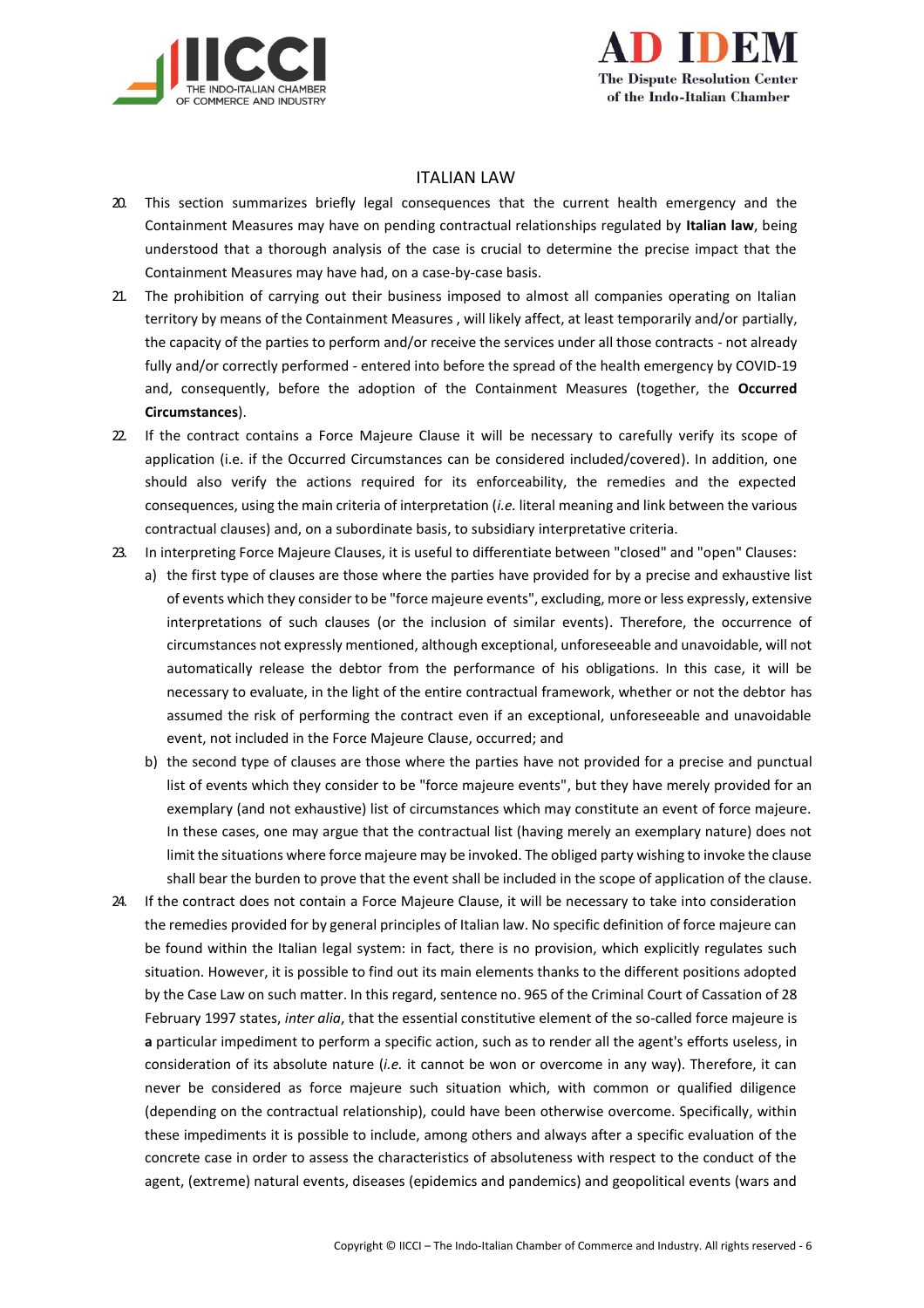



rebellions).

- 25. Based on the above definition, it could be argued that, in principle, the Covid-19 outbreak could fall within the definition of Force Majeure, provided that its impact on specific activities and related contractual obligations is verified on a case-by-case basis. Such conclusion could be based, among other things, on:
	- a) article 91 of Law Decree no. 18 of 17 March 2020 (the so-called "Cura Italia" Decree), which provides, *inter alia*, that "*the compliance with the containment measures under this decree* (ed. Decree Law no. 6 of 23 February 2020) *shall always be considered for the exclusion, pursuant to and for the purposes of articles 1218 and 1223 of the Italian Civil Code, of the debtor's liability, also with regard to the application of any forfeiture or penalties connected with delayed or omitted performance*"; as well as
	- b) article 56 of the same, which provides, *inter alia*, that "*For the purposes of this article, the outbreak of COVID-19 is formally recognized as an exceptional event and a serious disturbance of the economy, pursuant to Article 107 of the Treaty on the Functioning of the European Union*".

Therefore, it seems reasonable to consider the Coronavirus<sup>7</sup> as a force majeure event, *per se* - and, therefore, also independently from the urgent measures adopted to contain its spread (*i.e.* the Containment Measures), **to the extent that it makes** 

- (i) objectively impossible or excessive onerous to perform a contractual obligation, or
- **(ii)** objectively impossible to benefit from it (as already said, all these circumstances shall be verified in practice).
- 26. As to the means to provide evidence of such impossibility/excessive onerousness, please bear in mind that:
	- a) Italian companies may apply before the competent Chamber of Commerce for the issuance of a certificate drafted in English, which certifies the epidemiological emergency status due to COVID-19 throughout the Italian territory and the restrictions imposed for its containment. With the aforesaid certification, the Chambers of Commerce may declare that they have received from the applying company a statement through which, with reference to the restrictions imposed by the Government Authorities and the current emergency status, the company itself affirms that it was unable to fulfil in time the contractual obligations previously assumed for unforeseeable reasons beyond the company's control and capacity; and
	- b) the China Council for the Promotion of International Trade (*i.e.* the equivalent of the Chambers of Commerce in Italy) also issues certificates certifying the existence of "*force majeure cause arising out from COVID -19*".
- 27. As of today, it is difficult to establish with certainty the value of those certificates in the event of international disputes concerning the compliance of contracts and the terms for the fulfilment of the relevant obligations.
- 28. Besides the force Majeure remedy, please note that the Occurred Circumstances could give rise to other factual situations that might be relevant under Italian contract law, such as:
	- a) supervening permanent impossibility to carry out the performance;
	- b) supervening temporary impossibility to carry out the performance;
	- c) supervening excessive onerousness;
	- d) supervening impossibility to receive the performance; and/or
	- e) supervening lack of interest to receive the performance.

<sup>7</sup> Which was defined on 11 March 2020 by the World Health Organization as a **global pandemic.**